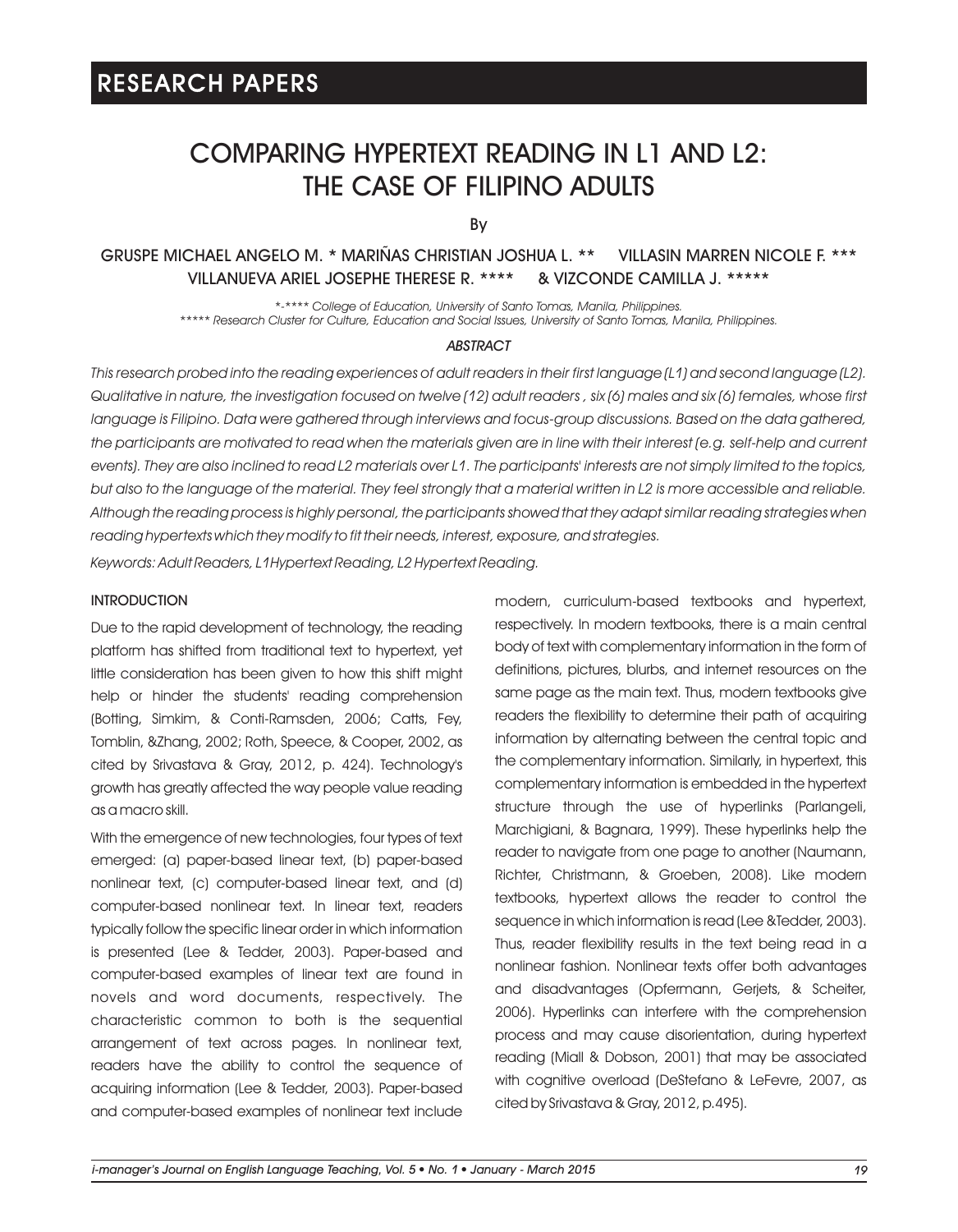Reading has traditionally been divided into two types: intensive and extensive. In broad terms, intensive reading may be described as the practice of particular reading skills and the close linguistic study of text. Extensive reading, on the other hand, can be defined as reading a large quantity of text, where reading confidence and reading fluency are prioritized (Barfield, 1995). The benefits of extensive reading for both first and second language learners are well-researched and well-known (Anderson, 1996; Day & Bamford, 1997; Elley, 1996b; Krashen, 1993). However, implementation has often been infrequent and a less than complete success, especially in  $3<sup>rd</sup>$  world countries like the Philippines, which suffer from such problems as lack of reading materials, low teacher salaries, and inadequate preparation of teachers to implement Extensive Reading (Greaney, 1996).

Reading literacy in the Philippines has readily increased in the past three decades. In 2005, according to a mass media survey conducted by the NSO, eight out of the ten Filipinos who are ten (10) to sixty-four (64) years old are said to be "functionally" literate (Pepito,2005). Functionality in reading literacy means that they are able to read at low proficiency levels. This means that most Filipino readers are below expected levels though they are able to read.

Records from the Department of Education reveal that most six and seven-year old children managed to enrol in Grade One, but of every 100 who enter Grade One, only sixty-five (65)finish Grade Six, and only forty-five (45) finish Fourth Year High School (Maximum, 2014). Fewer students finish technical programs or a four-year undergraduate program. The government is still unable to provide a sustainable educational system, which would result in the increase of literacy in language and reading in country. Moreover, reading education in the Philippines is not that pertinent as educators express the view that such students lack the motivation and skills to read (Maximum, 2014 & Sotelo, 2012).

Given this scenario, this investigation determined the dominant factors affecting readers of L1 and L2 in the Philippines, giving emphasis to that of hypertext reading which seemed to be the dominant skill used by many. Particularly, it aims to answer the research questions:

- 1. What are the reading experiences of adult readers with hypertext reading?
- 2. How are adults' reading experiences different in L1 and  $122$
- 3. How do these experiences affect adults' hypertext reading in L1 and L2?

### 1. Literature Review

#### *1.1 Reading*

According to Gough (1972), reading is a unidirectional process from letters to sounds to meaning. Like Gough, LaBerge and Samuels (1974) also depict reading as a linear process though they emphasize more the aspect of automaticity in reading functioned through memories. Goodman (1967) views reading as a psycholinguistic guessing game, allowing readers to rely more in their existing syntactic and semantic knowledge of graphic and sounds. Rumelhart (1977) delineates reading as involving flexible processing and multiple information sources, depending upon contextual circumstances. Reading, or making sense of the written symbols, demands that readers be strategic and utilize their linguistic knowledge and their knowledge of the topic being discussed (Kong, 2006).

### *1.2 Traditional and Non-traditional Reading*

Text on the web pages changed the way people read and the computer and electronic texts made reading an experience, that was less linear or consecutive and more spatial (Bolter, 1998 as cited by Tseng, 2008). When looking at a text on a computer screen, readers can open a number of different documents or web pages and move back and forth between them at the same time. Readers can go into any one of the spaces by clicking the mouse. They can also drag the spaces around the screen, save them inside each other, or link them with other spaces (Tseng, 2008).

EFL and ESL students face two new things: English and computers. While they still have difficulties in reading English, they would feel nervous to read English on the computers. As mentioned by Patterson (1999), it is important to bring up the notion that reading hypertext is a different experience for students. The results of this study also confirmed that, students made poor performance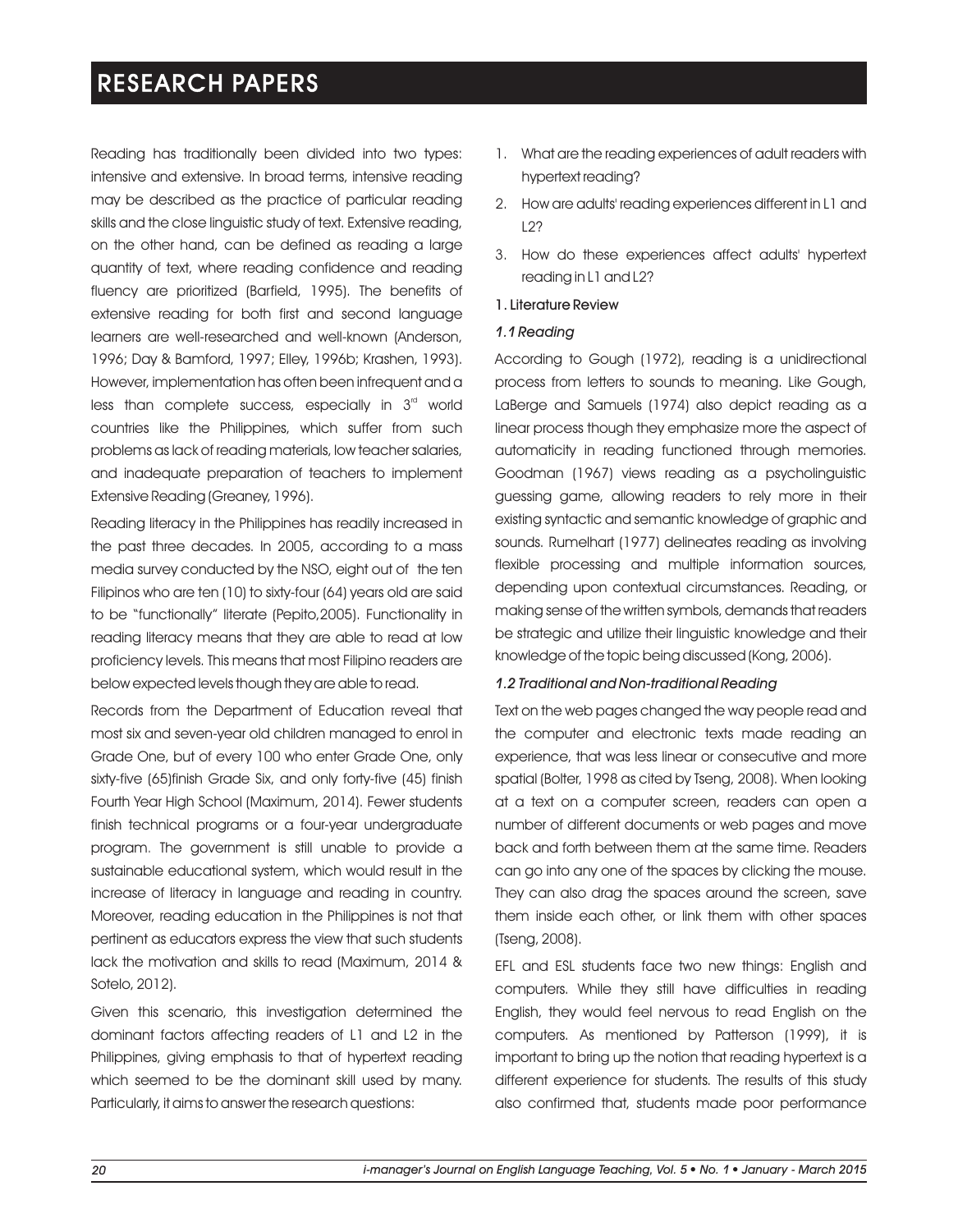when they read hypertext. Most students tried to read hypertext the way they did on paper, but resulted in uncomfortable physical responses, the absence of notes and marks, and the scroll bar impeded their reading comprehensions on the computer screens.

#### *1.3 Hypertext*

Hypertext is referred to as "non-sequential writing". (Nelson, 1981, as cited by Son, 1998).Slatin stated that "A hypertext (or hyper document) is an assemblage of texts, images, and sounds-nodes-connected by electronic links, so as to form a system whose existence is contingent upon the computer" (Slatin, 1991, p.56 as cited by Son, 1998). Chun (2001, p. 367-403) defines hypertext as "basically the same as regular text and it can be stored, read, searched, or edited, but with an important exception that hypertext contains connections within the text to other documents or locations and allows for non-sequential reading. Salmeron (2005)also defines hypertext as, information systems in which the contents are organized in an interrelated network with nodes that are documents and links that are the relations between these documents. Hypertexts constitute a practical alternative to paper documents in education. Research assessing the cognitive processes involved in hypertext comprehension has grown jointly with the development of these systems in educational fields (Salmeron, et. al, 2005).

#### *1.4 Hypertext Reading*

Reading hypertext on the computer is different from reading printed text on paper. Purves (1998) stated that, printed text is read in two-dimensional spaces. In this way, the two-dimensional nature of printed text may limit conceptual space, as readers are led through the text in a linear fashion. It means that readers begin reading at the top of the page, and they may be conditioned to think hierarchically out of their reading habit (Tseng, 2008). As mentioned by Patterson (1999), it is important to bring up the notation that reading hypertext is a different experience for students (Tseng, 2008). Compared to reading printed text, reading hypertext is more complex. Proficient hypertext readers need critical reading skills (Harashima, n.d., p.11).

IRT or Internet Reciprocal Teaching, an approach in

improving reading comprehension using new technology, incorporates the following components: integration of all the emerging components of Internet reading including internet communication among students, use of the internet for collecting and critically evaluating information, use of the Internet for sharing and exchanging information, and comprehension of various texts and sources of information; engages students in the full range of continuously evolving Internet experiences; engages students in meaningful activities; develops a democratic dialog and discussion; provides a context for the emergence of strategies used in relation to specific content; includes discussion of strategies during IRT instruction and beyond; includes modelling (scaffolding of strategies by teachers/researchers) and students; recognizes students as informants (students share in instruction); and includes activities that take advantage of techniques for privileging struggling readers (Palincsar & Brown, 1984).

The intended outcomes of Internet Reciprocal Teaching (IRT) are based intentionally on Reciprocal Teaching (Palincsar & Brown, 1984). These include the ability of students to: develop strategic online reading, develop awareness of specific skills needed for efficient online reading, model and scaffold strategies collaboratively toward increasing reading comprehension, apply interdependent and complementary strategies during authentic online reading experiences, facilitate collaborative dialogue to develop useful skills and awareness that transfer to new reading contexts.

IRT includes strategies in the following categories that map onto the five components defined by the new literacies of the Internet (Leu, Kinzer, Coiro, & Cammack, 2004), although others may emerge in our research: identifying important questions, locating information, critically evaluating information, synthesizing information collected from different resources, and communicating ideas to others in a variety of formats.

### *1.5 L1 Reading*

According to Day and Bamford's (1998) model, one of the factors influencing L2 reading attitude is first language (L1) reading attitude. They remark, "Assuming that students are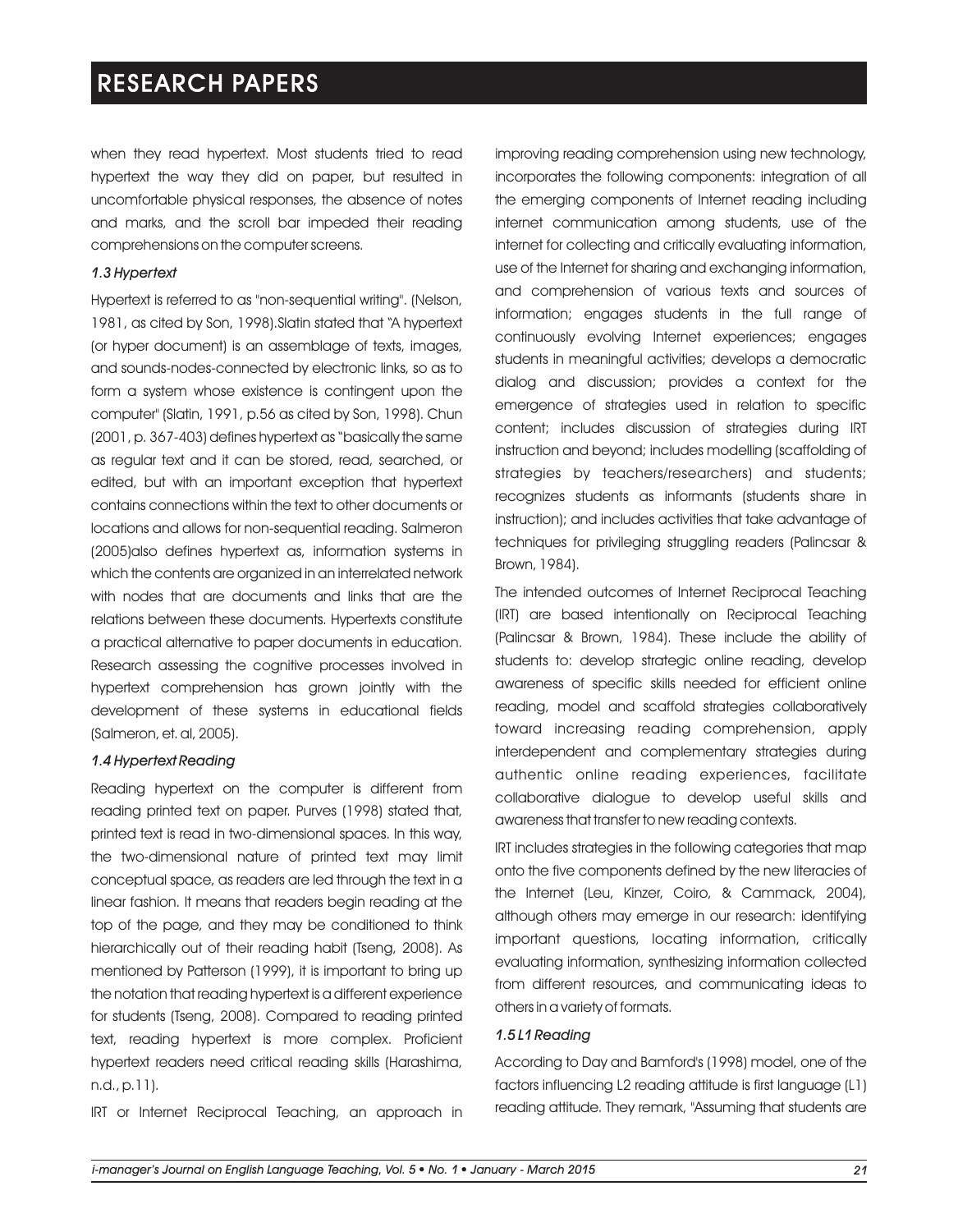already literate in their first language, one source of attitude towards second language reading is the attitude that students have towards reading in their native language" (Day and Bamford, 1998, p. 23). The issue surrounding the relationship between the first language (L1) and the second language (L2) in second language reading has been hotly debated for decades (Bossers, 1991). Anderson (1984) posed his well-known question "reading in a foreign language: a reading or language problem?" and identified this question as crucial to the understanding of the nature of L2 reading.

### *1.6 L2 Reading*

Based on the study by Kong (2006), L2 readers are defined as adults, who usually have some metacognitive knowledge of reading and reading strategies from literacy experiences in learning his/her native language (L1), but his/her linguistic knowledge of the second language (L2) is usually limited. A research conducted by Burt and Peyton in 2003 proposes that, all English language learners, regardless of the type of L1 literacy in their background, need direct teaching in the English symbol system and in English sound-symbol correspondences. Reading strategies, learners' experiences, access to literacy, and the nature of their L1 written language contribute to the speed and ease with which learners will acquire L2 literacy. These factors, as well as English proficiency levels, should be considered in the instruction of adults learning to read English (Burt & Peyton, 2003). In addition to that research, there is evidence that knowledge of the structure and function of L1 is a plus for readers in comprehending L2. Cummins (2001) developed a framework for empowering minority students. One of the components in this framework was cultural/linguistic incorporation, including taking into account, an individual's previous culturally conditioned learning styles. Moreover, he believed that this component was "additive" rather than "subtractive" (p.25) through enhancing the possibility of minority students succeeding in school. He based this on "the considerable evidence of interdependence of literacy-related academic skills across, such that the better developed children's L1 conceptual foundation is more likely that they are to develop similarly high levels of conceptual abilities in the

L2. The moderate to strong correlation between academic skills in L1 and L2 suggests that L1 and L2 abilities are manifestations of a common underlying proficiency" (Cummins, 1994, p.38).

#### *1.7 Adult Readers*

The term "adult" includes all the students in post secondary education, age eighteen and older (traditional, nontraditional, post-traditional, reentry adults, stopouts/returning students). The term "adult learners" refers to a heterogeneous group of learners, who are widely diverse in learning styles, motivation for learning, life transitions, life roles, learning goals, developmental tasks, prior experience, and patterns of participation in academic experience (Angus and Greenbaum, 2003 p.124).

#### 2. Method

#### *2.1 Participants*

The participants of this study were twelve (12), fourth year pre-service teachers, whose ages ranged from 19-20 years old. They are composed of six (6) males and six (6) females coming from different disciplines namely English, Religious Education, Social Studies, Math, and Science; Three (3) of which are English majors, two (2) are Religious Education majors, three(3) are Social Studies majors, two (2) are Math majors, and two (2) are Science majors. The participants were given pseudonyms. A specific time table was set up to accommodate the number of participants for the interview.

Participants were chosen based on the following criteria:

- The participants should be at least eighteen (18) years old.
- The participants' L1 should be Filipino and their L2 should be English.
- ·The participants must have experienced hypertext reading.
- ·The participants should be in their fourth year and are having their practicum as pre-service teachers.
- The participants should come from the same University.

#### *2.2 Research Design*

Phenomenology is concerned with the study of experience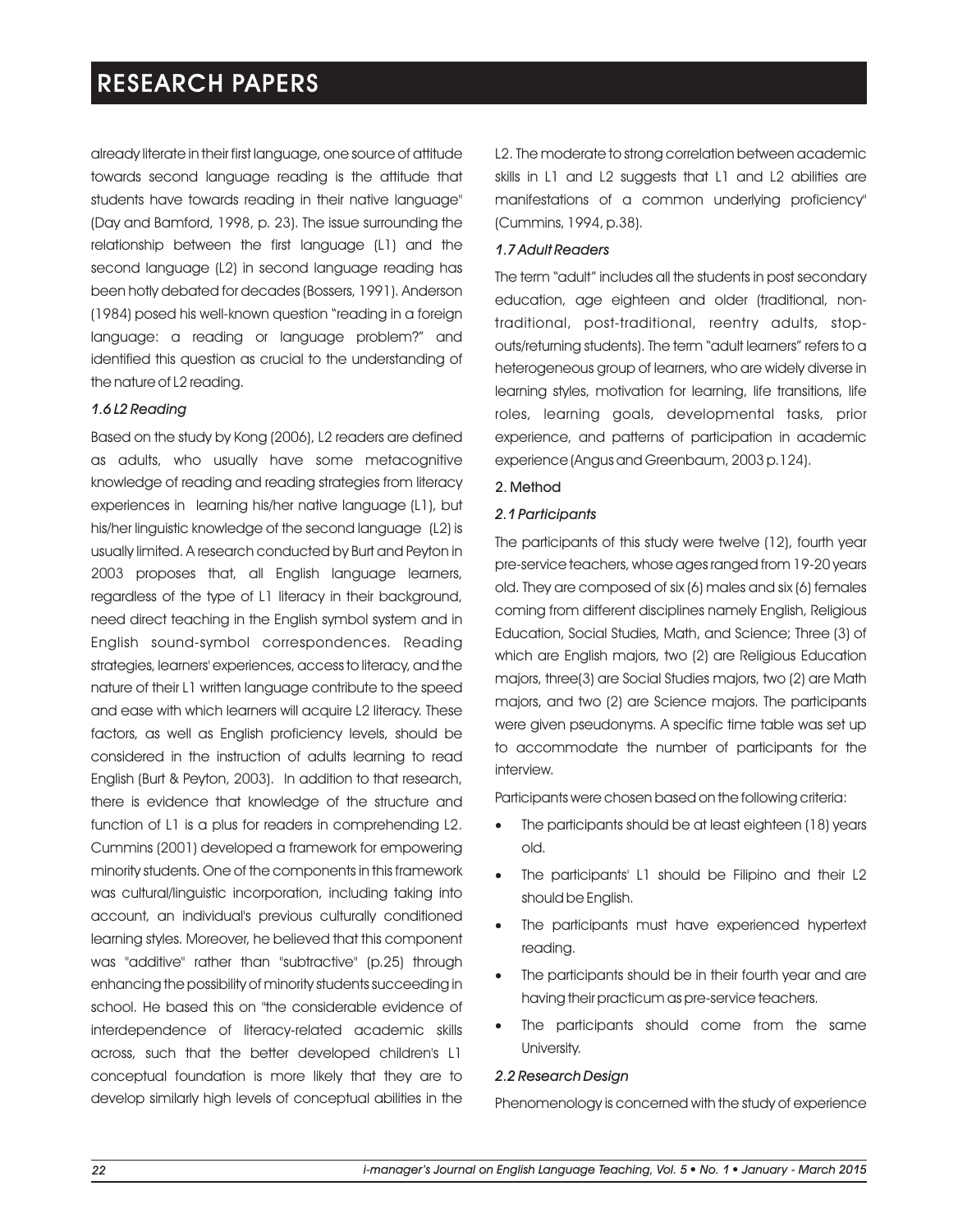from the perspective of the individual, 'bracketing' takenfor-granted assumptions and usual ways of perceiving (Lester, 1999). Moreover, phenomenological approach is based on knowledge and subjectivity. The goal of the study is to contextualize and determine experiences that are both similar and dissimilar. For this study, regardless of whether a data is similar among participants or not, all will be analyzed and treated. This qualitative study aims to gather an in-depth understanding of the reading behavior and reading experiences of the participants regarding their L1 and L2 when reading hypertext. Qualitative research is inquiry aimed at describing and clarifying human experience as it appears in people's lives (Polkinghorne, 2005). Through qualitative design, the researchers can better determine the effectiveness of strategies used in hypertext reading. "Qualitative inquiry deals with human lived experience. It is the life-world as it is lived, felt, undergone, made sense of, and accomplished by human beings that is the object of study" (Schwandt, 2001, p. 84 as cited by Polkinghorne, 2005, p. 138).

#### *2.3 Instruments*

Interviewing is defined as a conversation with a purpose; the purpose is to gather information about a particular subject (Berg, 2001) and are sometimes referred to as "the family of qualitative interviews" (Rubio& Rubin, 1995). This study made use of Interviewing as a tool in gathering data for the sole reason that this qualitative research is focused on the experiences of readers therefore, the data must naturally come from the participants themselves. Becker and Geer (1957) stated that, "the sequencing, phrasing level of language, adherence to subject matter, and general style of our questions depend on the educational and social level of the participants"(pp. 28-29). There was a one-on-one interview conducted on each participant as well as focus group discussions. Focus group discussion is an attempt to learn about the biographies and life structures of group participants. To be more specific, focus group interviews are either guided or unguided discussions (Edmunds, 1999 as cited by Berg, 2001). The focus group discussions were conducted to further understand the experiences.

#### *2.4 Interviews*

According to Berg (2001), a semi-structured interview

entails predetermined questions that will elicit follow-up questions.

In the study, the predetermined questions are as follows:

- 1. How did you find the activity?
- 2. Did you like the activity? Why?
- 3. How did you find the website in general (appearance, content, organization, etc.)?
- 4. Did you find the website interesting? Why? Why not?
- 5. How did you read the texts in the website (pattern, technique, strategy)?

#### *2.4.1 Semi-Structured Interviews*

In interviewing, three categories were given emphasis (Denzin, 1978; Frankfoft-Nachmias & Nachmias, 1996; Gorden, 1987; Nieswiaciarny, 1993): the standardized (formal or structured) interview, the unstandardized (informal or nondirective) interview, and the semistandardized (guided semi-structured). Semi-structured interview is the implementation of a number of predetermined questions and or specific topics. Questions used in a semi-structured interview can reflect awareness that individuals understand the world in varying ways (Berg, 2001). Based on previous researches, a semi-structured interview is a recommended tool in gathering experiences for the participants.

#### *2.5 Hypertext Materials*

The hypertext materials used were not purely academic to avoid any bias among the participants. The two (2) websites in the English language were all about entertainment, while the other two (2) which were in the Filipino language were all about news. Therefore, materials gathered are geared towards daily activities and information that are relevant to all participants such as news, health, sports, etc.

#### *2.6 Data Gathering*

One-on-one interviews were conducted with the twelve (12) participants and focus group discussions followed thereafter and these were accomplished within three (3) weeks. The estimated reading time for each participant was at least fifteen (15) minutes. They may go beyond fifteen (15) minutes but not less. After the participants have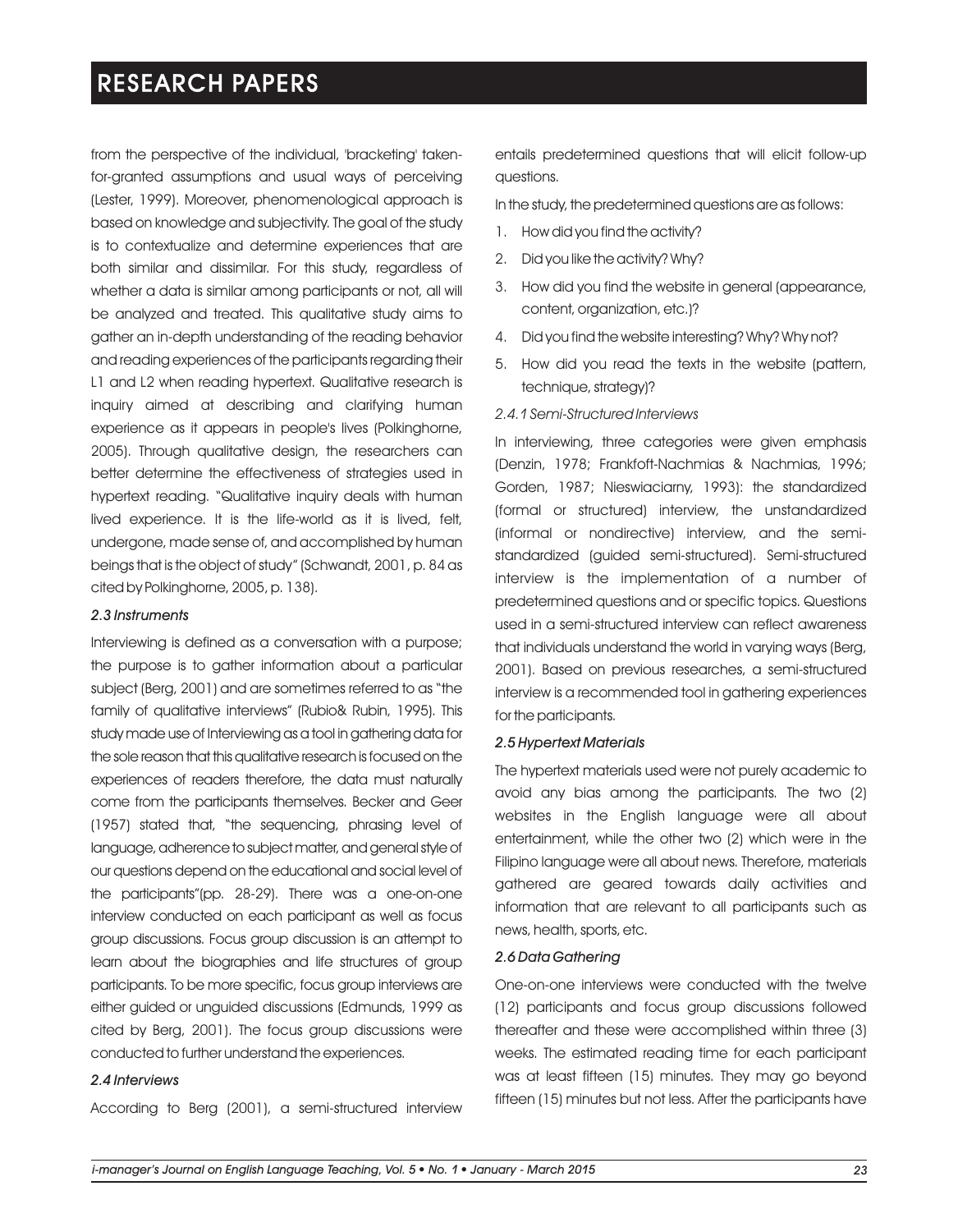finished reading the hypertext, an interview followed. All interviews were audio taped and video recorded. One-onone interviews and focus group discussions were held in a vacant classroom. Apart from the interviews, the researchers also observed the manner by which the participants viewed the text. Participant observation is conducted by a biased human who serves as the instrument for data collection; which means the researchers must understand how his/her gender, sexuality, ethnicity, class, and theoretical approach may affect observation, analysis, and interpretation (Kawulich, 2005).

In searching for experiences and its relevance in determining the effects of hypertext reading strategies, the researchers analyzed the data using the following techniques:

#### *2.6.1 Coding, Categorizing, and Conceptualizing*

Diamond (1992) said that, "The basic data are these observations and conversations, the actual words of people reproduced to the best of my ability from my field notes" (p. 7). This qualitative research seeks to record accurately the different experiences of the participants. More than documentation, coding, categorizing and conceptualizing are the other techniques that will be used. Identifying and refining important concepts is a key part of the iterative process of qualitative research. Sometimes, conceptualizing begins with a simple observation is interpreted directly, "pulled apart," and then put back together more meaningfully (Schutt, 2009).

#### *2.6.2 Sampling*

Daniel (2012, p. 126) defined simple random sampling as, a probability sampling procedure that gives every element in the target population, and each possible sample of a given size, an equal chance of being selected. Under this sampling is the lottery method, which was specifically used to determine the participants of this study. According to Daniel (2012, p. 127), in this method, the numbers representing each element in the target population are placed on chips (i.e., cards, paper, or some other objects). The chips are then placed in a container and thoroughly mixed. Next, the chips are blindly selected from the container until the desired sample size has been obtained. All of the names of the majors in secondary education

were written in a piece of paper, and then placed in a container. The researchers randomly picked five papers. The participants of this study came from those five majors who were randomly picked.

#### *2.7 Data Analysis*

Data from the one-on-one interviews and focus group discussions were transcribed and then placed in a grid. The language data are not simply single words, but interrelated words combined into sentences and sentences combined into discourses. The data varied according to each participants, which make it difficult to transform into number for analysis (Polkinghorne, 2005, p138). From the grid which consists of the participants answers, the researchers sorted and categorized the participants' answers and were able to extract striking statements and were able to evaluate the similarities and differences from the answers of each participant. Through coding, categorizing and conceptualizing the data, similarities and differences in experiences are easily and accurately found. Along with the similarities and differences from the answers found in the grid, emerged several themes. These themes can then be found in the next part of this paper.

According to Boeree (n.d.), cool analysis is technical and it is like structural analysis or the repertory grid, while the warm analysis is an analysis wherein empathy is integral. In this study, both analyses were used to analyse the gathered data. The gathered data were placed in a grid, and then the essential data of the participants were used for further studies.

### *2.8 Ethical Considerations*

The qualitative approach to the experiences of readers entailed several considerations to ensure the credibility of the study. All participants must willingly participate in the study and are ensured that no harm will happen to them (Drew, Hardman &Hosp, 2008).Their identities were not revealed and pseudonyms were used instead. In line with this, participants were asked to sign a written agreement of participation. Data from participants were treated with utmost confidentiality and were accessible only to the researcher, individual participants and the thesis adviser. Data obtained were used only for the purpose of the study.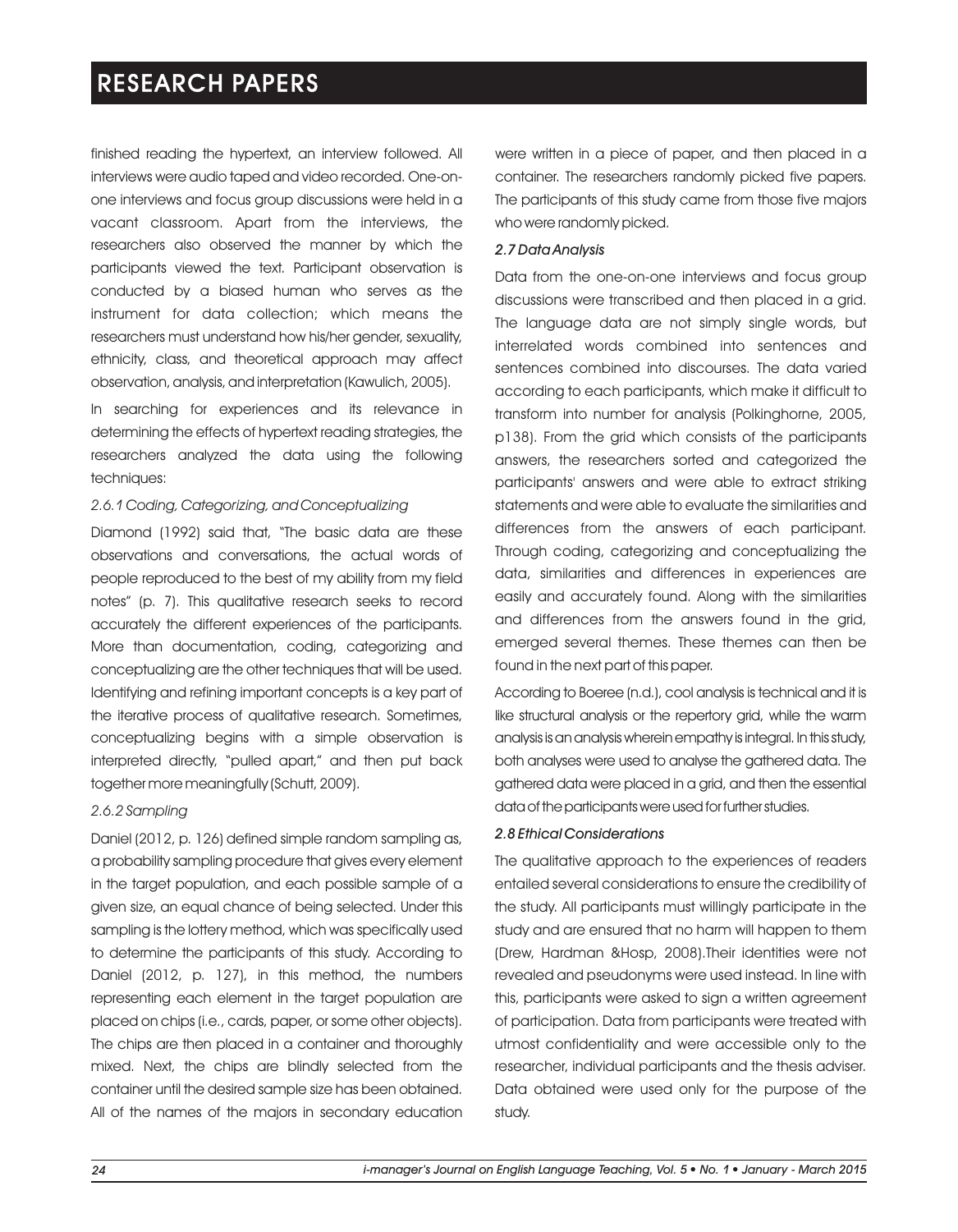### 3. Scope and Limitation

This study involved twelve (12) participants and their experiences with hypertext reading in their L1 and L2 and their reading strategies in hypertext. Focusing on the Filipino language as the participants' L1 and the English language as the participants' L2, this study was also done within the span of three (3) weeks only. However, the study focused only on the different reading experiences of the readers; these experiences include opinions, beliefs, preferences, and reading strategies utilized. As much as this research aimed to cover as many number of disciplines/fields as possible, not all disciplines available in the University were able to participate in the study school requirements and lack of population are the reason for their refusal to participate.

Male and female members of the research team worked on the data as Dewalt and Dewalt (2002) noted, that male and female researchers have access to different information as they have access to different people, settings, and bodies of knowledge.

Answers of participants, which are in the Filipino language were translated in English. Translations were checked by at least two members of the research team.

#### 4. Findings

#### *4.1 Hypertext*

Readers naturally find hypertext reading interesting when the materials they read appeal to their interest and their language preference. While most participants found the activity interesting, there were other reactions in reading that were experienced by some of the participants. Two out of twelve participants felt pressured and nervous about the reading activity, yet they still found the activity interesting. The following statements were extracted from the participants' individual interview regarding the activity:

*So the activity was kind of pressuring at some point (looks at top left) because I think there are no guidelines… but I still find it interesting because it is still according to what I want to read. (Nora, FGD1).*

*Interesting…but you know, feel some kind of nervousness. Nervous, because of the activity….(Rico, FGD 1)* 

On the contrary, while most of the participants found hypertext reading interesting regardless of whether they felt nervous or pressured, another participant found reading as an ordinary task. This feeling of complacency was driven by the notion that because, as a future English teacher, one should consider acquiring the reading skill as a necessity. The response that follows support that the participant indeed showed complacency towards the texts:

*I can say that the activity is nothing extraordinary because I read Filipino and English texts daily so it's like an ordinary thing to me.(Luna, FGD 3)*

Aside from the participant's interest in the topic, they also found the language important in reading hypertext. Most of them were more interested in reading hypertext in L2 than in L1. This inclination towards L2 is brought about by the growing attention given to the study of L2, as well as the availability of L2 materials in contrast to L1 materials. This perception about L1 and L2 may also be attributed to their individual experiences to reading in their early years of learning. Given these, the research extracted a specific response that would support the findings of this research.

*It's very easy because since childhood, I was trained to read in English. So, if there's anything that I need to read in English, I can comprehend right away unlike that of the Filipino.(Tiago, FGD 3)*

In reading hypertexts, participants utilized the same reading strategies. Although, they were unable to specifically name the strategy they used, all the participants described it in the same way. They start from scanning titles they find interesting, after which they read from top-to-bottom then left-to-right. Some participants, however, still adapted different reading strategies such as opening different tabs, skimming, and jumping into conclusions. In conclusion, as the data presented, hypertext reading is generally interesting for readers, as the data would be present, but the interest is dependent on the degree of interest in a topic and the language of the reader. Moreover, according to the participants, they are more motivated to read for two reasons: 1) to update their knowledge of day-to-day events, and 2) for selfimprovement or development. In a participant's case, she preferred to read self-help texts: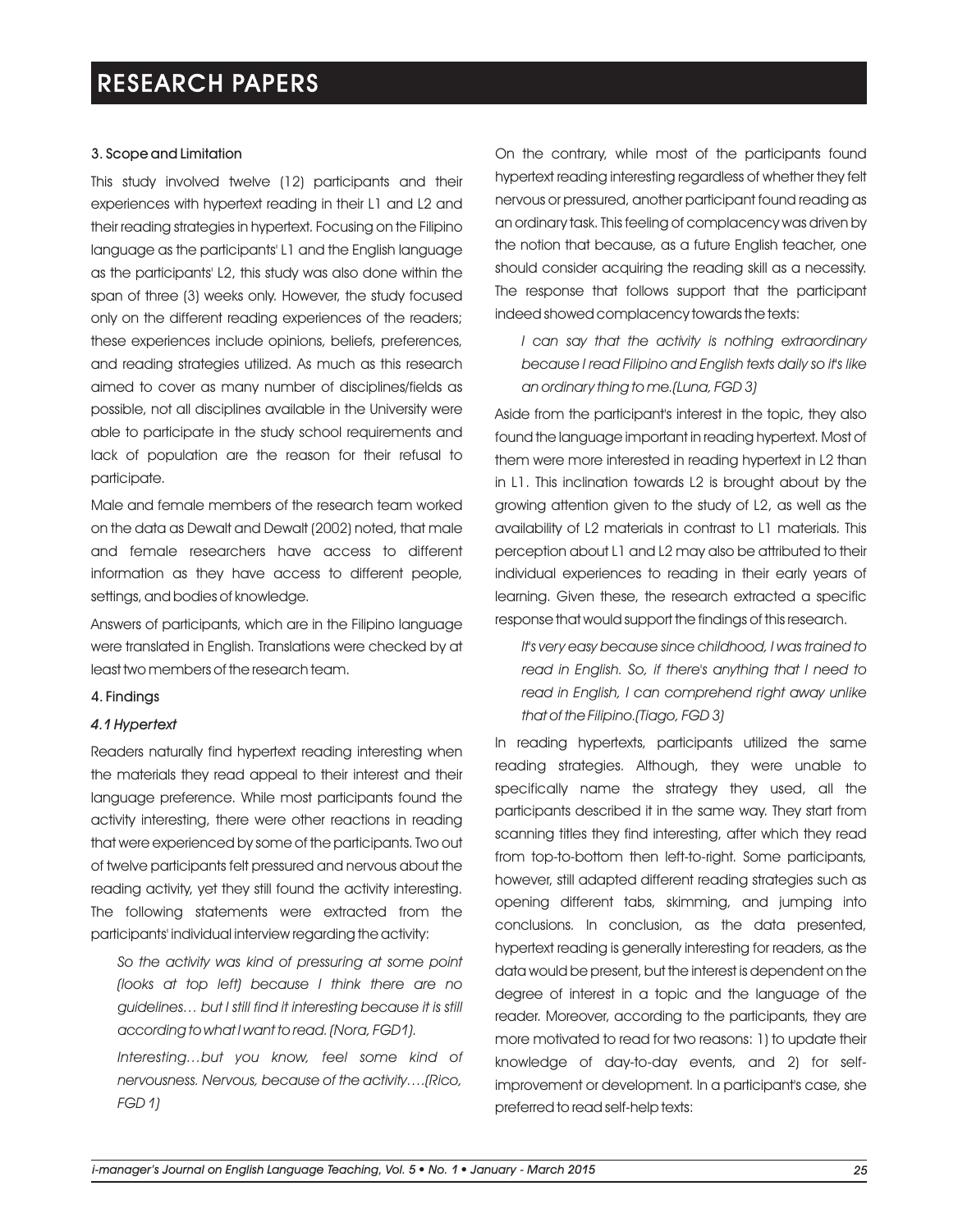*It's more of my connection with the reading material that IchosebecauseI think itappliestome.*(Nora, FGD1)

Notably, a participant's description of his L1 or L2 hypertext stood out. He explained that, he finds it a waste that some L1 websites have really good content, but have really unattractive presentation, and some L2 websites, on the other hand, have really good presentation, but it is lacking in content. In the following line, the participant showed lack of interest and a feeling of "disconnection" with both hypertexts.

*I did not like the content of the other one, while the English website was limited. The other website I liked the content but it was in Filipino so I had a hard time reading it because I'm more comfortable reading in English. (Tiago, FGD 3)*

### *4.1.1 L1 Hypertext Reading*

There are two things about L1 hypertext reading, which were expressed by the participants' responses. First, they seem to not engage in any form of reading involving L1. They either find it boring, unorganized, or unreliable. Some participants expressed that even if they find L1 website interesting, there will still be a factor that would hinder them from completely immersing themselves in L1 hypertext reading. To further support this finding, the statement that follows were extracted from a participant who thinks that there will always be challenges when it comes to L1 hypertext reading.

*Reading a site in the native language… I see disadvantages for other people. Like for them, they don't know some words, those that are very difficult (words which are not frequently used). They cannot understand these words so they prefer English. The reason why they are discouraged to read in Filipino is, because they think that they would understand the English texts better because they can easily look unfamiliar words in the dictionary unlike in Filipino so it's really hard. (Toni, FGD 3)*

Participants view L1 as somewhat inferior to L2. Even if L1 is their mother tongue, they still preferred to read L2 over L1. As stated earlier, this lack of motivation to read L1 materials is brought about by several intrinsic and extrinsic factors that are categorized in as experience. These experiences, whether immediate or inherent, all affect the way the participants view L1. Perhaps, students were raised in households, where there is a strong preference for L2, thereby greatly affecting the way they view L1 and L2.

*Because as I was growing up, my parents made me use the English language more which I think took me away from the Tagalog language. And when I read in Filipino, I read very slowly.(Gloria, FGD 2)*

When asked if they frequently visit any particular L1 website, most of the participants were quick to say that they do not visit L1 websites at all and that this research actually gave them a chance to open L1 websites for the very first time. They also stated they only visit L1 websites, when they are required to do it in their classes. However, participants whose discipline involved L1 as the medium of instruction mentioned very few L1 websites. The following responses were extracted from participants, who use L2 materials for their classes even if L1 is the medium of instruction. Most of them agreed that they prefer L2, because majority of research materials available in their discipline are still in L2.

*Because for Social Studies majors like us,our medium of language (instruction) is Filipino.We teach in Filipino so it is easier if we read websites in Filipino but usually what I see on the internet are English websites.(Ligaya, FGD 2)*

*If I need something (or any information), the language of the website no longer matters. Since there are many materials in English, most likely, I will go to these English websites.(Tiago, FGD 3)*

To further investigate on their lack of interest in L1, the participants were asked if they know of the website *WikiPilipinas* and if they would ever consider using it for their researchers. The participants immediately dismissed the idea of using the website saying that it's unreliable and that others can easily manipulate the site. Aside from this, the participants said that their professors prohibit them from using materials, such as *WikiPedia* where majority of the information may be considered baseless. The statement that follows supports the finding that the participants really do not consider *WikiPilipinas* as a reference. However, disciplines which use L1 as a medium of instruction considered using it upon double-checking.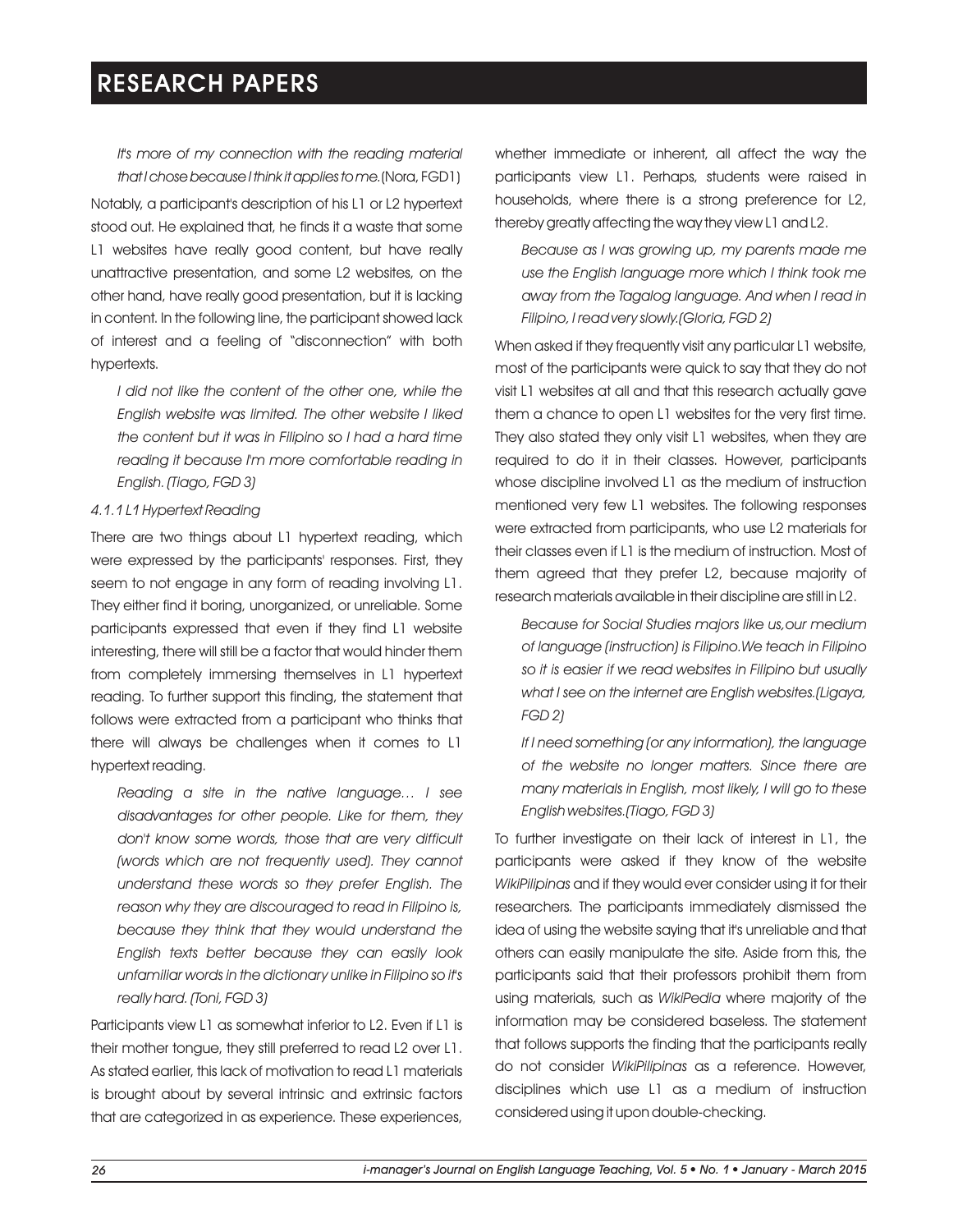*Ah no, according to my professors or teachers, it's unreliable because we all know that Wikipedia can be edited by anyone. So even though I don't know much of that topic, I can make up things and put it there.(Tin, FGD 1)*

In terms of reliability, the participants view L1 sites as unreliable due to the notion that L1 hypertexts are easily modified and are usually unaccounted for. They expressed their lack of belief in L1 sites because even if it caters to the language needs of Filipinos, it doesn't meet their expectations when it comes to materials they would use for reference or research.

*For me, English is more reliable because Filipino texts seem unreliable because in the Philippines, people can easily create incredible information. You'll never know if it was just made up by some person. While in English, it's hard because there are a lot of people who are very good in English right? So it's like… English is more reliable for me. (Rico, FGD 1)*

As pre-service teachers, they rarely use L1 hypertext as reference because majority of references available are in L2. Moreover, in the statement given below, the participants are perceived as somewhat proficient in reading L2 because according to them, there are more materials available in L2 and because he's been trained to read English.

### *It's because more materials are available in English, so I read faster in English.(Tiago, FGD 1)*

When given hypertext materials to read, they expressed disinterest towards the L1 hypertext because although it is informative, it just simply doesn't interest the readers because the website is confusing to read in terms of the content, the font, and the appearance in general. Mostly, their lack of experience in reading L1 is caused by insufficient knowledge of L1 due to years of reinforcement. They state that because they were raised to be proficient in L2, they were not able to explore L1. Moreover, a participant suggested that this lack of interest towards L1 may be due to colonial mentality.

"*I think,uhm… It will help…by…by… I think ano…kung… that will be the case, more sites in Filipino… I think it would help in our Patriotism, our love*  *of country, and appreciating our own. And because of that, when the increase of the sites in Filipino will be done, I think it is just the colonial mentality.*" (Boyet, FGD 3).

Most of the difficulties they encountered are not only on the lack of L1 materials, but more than that the participants find it problematic to understand words that are not familiar to them. As a pre-service teacher, they were asked whether or not they will recommend L1 or L2 hypertext materials to their students. Participants whose discipline uses L1 as a medium of instruction would recommend L1 to their students although some would still recommend L2 simply because there are more materials available in L2. However, some participants would still recommend both, depending on the kind of information each can provide to the students. The bottom line is, as long as it is helpful to the students, regardless of whether it is in L1 or L2, they would recommend it. In relation to this, they were asked if there should be more L1 or L2 websites. Eleven out of twelve participants answered that there should be more L1 websites in order to promote nationalism and to develop a sense of pride as a Filipino.

*I think it would result to colonial mentality, because most of us are reading western materials and because of that, we are changing our mindset from our local mindset to the westernized mindset and because of that, we lose the Filipino in us, and there is colonial mentality on us.* (Boyet, FGD 3)

Consequently, when asked if why L1 websites are advantageous, they said that being L1 speakers, it will be easier for them to understand since, the text is already in their mother tongue, and that since they are able to understand it easily, they are supposed to be able to use it efficiently and effectively.

*If it's Filipino, it's easier, it's faster, it's easier to comprehend when what you're reading is in Filipino.(Toni, FGD 3)*

*I think it's easier because when we construct our ideas inside of us when we're trying to clear something, we construct it in our native language. So I think it's easier because we don't have to think about it anymore.* (Nora, FGD 1)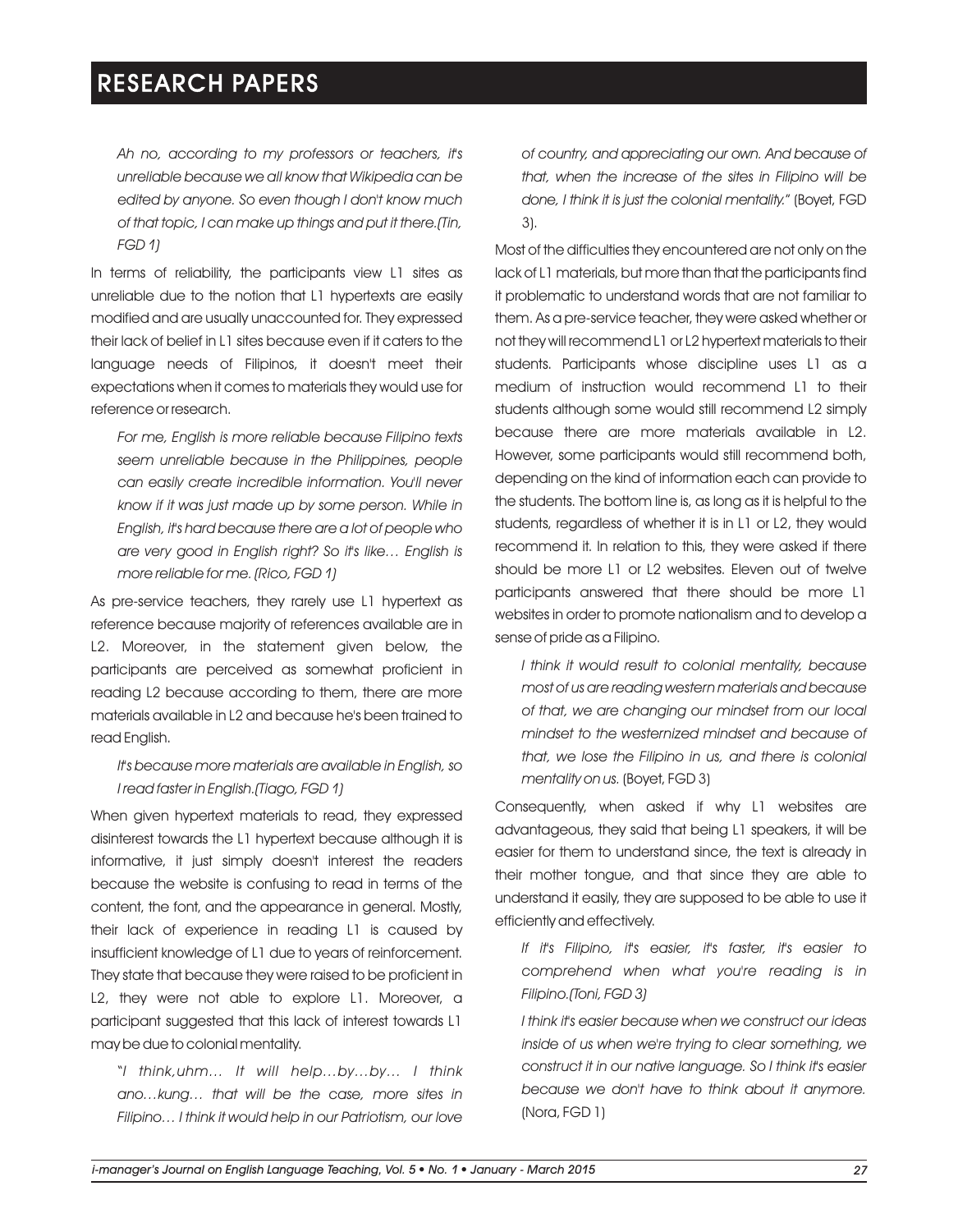### *4.1.2 L2 Hypertext Reading*

Consistently, the participants seem to favor L2 reading over L1 reading. When asked, which among L1 site or L2 site they think is more reliable, some of the participants answered that it doesn't matter what the language is, as long as the content is correct. This finding is further supported by the statement given below.

*The basis for the reliability of a website is not in the language, but in the content. That's why you have to read it first before we know.(Tiago, FGD 3)*

On one hand, most of the participants answered that the L2 website is more reliable than L1, because they believe that L2 websites have been established earlier than L1 and that it is very much apparent that most of the hypertexts available are in L2.

*Only Filipinos are able to manage the Tagalog websites compared to English websites which are worldwide… any countries for sure have contributed to what… to anything we see in the web. So knowing that they are scientist or whatever professional… you know… whatever job they have, they have contributed more to English websites compared to the Filipino websites. (Maximo, FGD 2)*

Given two websites to read, the participants showed positive reactions toward the L2 text than the L1 because it appeals to the reader's emotions and feelings than cognition. Moreover, they find the L2 more interesting because of its simplicity and its ability to provide factual information.

"*I think it's going to be more on TG self-help, inspirational, something that would motivate me. It will affect how I read. Because if it's more on academic, it's a requirement then I keep on thinking that I need to do this and that so it will really affect the way I read.*" (Nora, FGD 1)

As pre-service teachers, they admitted that even if the medium of instruction for their disciplines such as social studies and religious education is L1, they all agreed that they use L2 websites as reference for their lessons. Also, they would highly recommend L2 websites to their students because it can increase their level of competency when it comes to L2.

*In English websites, it's like…the quality is there in the English websites. If it's in English you can see that the website seemed more reliable. Like you can really get more information from those websites. (Ligaya, FGD 2)*

One of the striking responses came from a participant whose discipline is Social Studies, because even if the medium of language used in his discipline is L1, he would still recommend that his students refer to L2 hypertext as shown in the statement that follows.

*Personally, as a Social Studies teacher, we have to teach nationalism. In my personal opinion, I don't agree with that. Our focus is to study history, economy, and its implications to the present time. In that case, we need to get more studies, researches, and articles that are available only in English. Since there are many story writers and researches that used English, there are more content and sources that are in English which you can use to verify the claims of an event. (Tiago, FGD 3)*

In this regard, when asked about recommending more L1 or L2 websites, a participant said that there should be more L2 websites so that students are more globally competent and that more L2 hypertext can help them improve easily.

*I don't know but because you have to get used to English, because the world uses English, and for us to be globally competitive for jobs and the like. It's only at home where we use Tagalog. (Luna, FGD 3)*

### 5. Discussion

### *5.1 Reading Interest*

This theme reading anchored on interest is based on the different responses of the participants describing their interest in reading. Whether this interest is anchored on a particular topic or a particular language, their interest and motivation affect the way they read in general, as well as the way they read hypertext in both L1 and L2.

Motivation does play a role in the success of hypertext reading. According to Guthrie and Wigfield (2000), motivation are the goals, values and beliefs of an individual with regard to the reading process and its outcomes. Majority of the answers centered on how interest is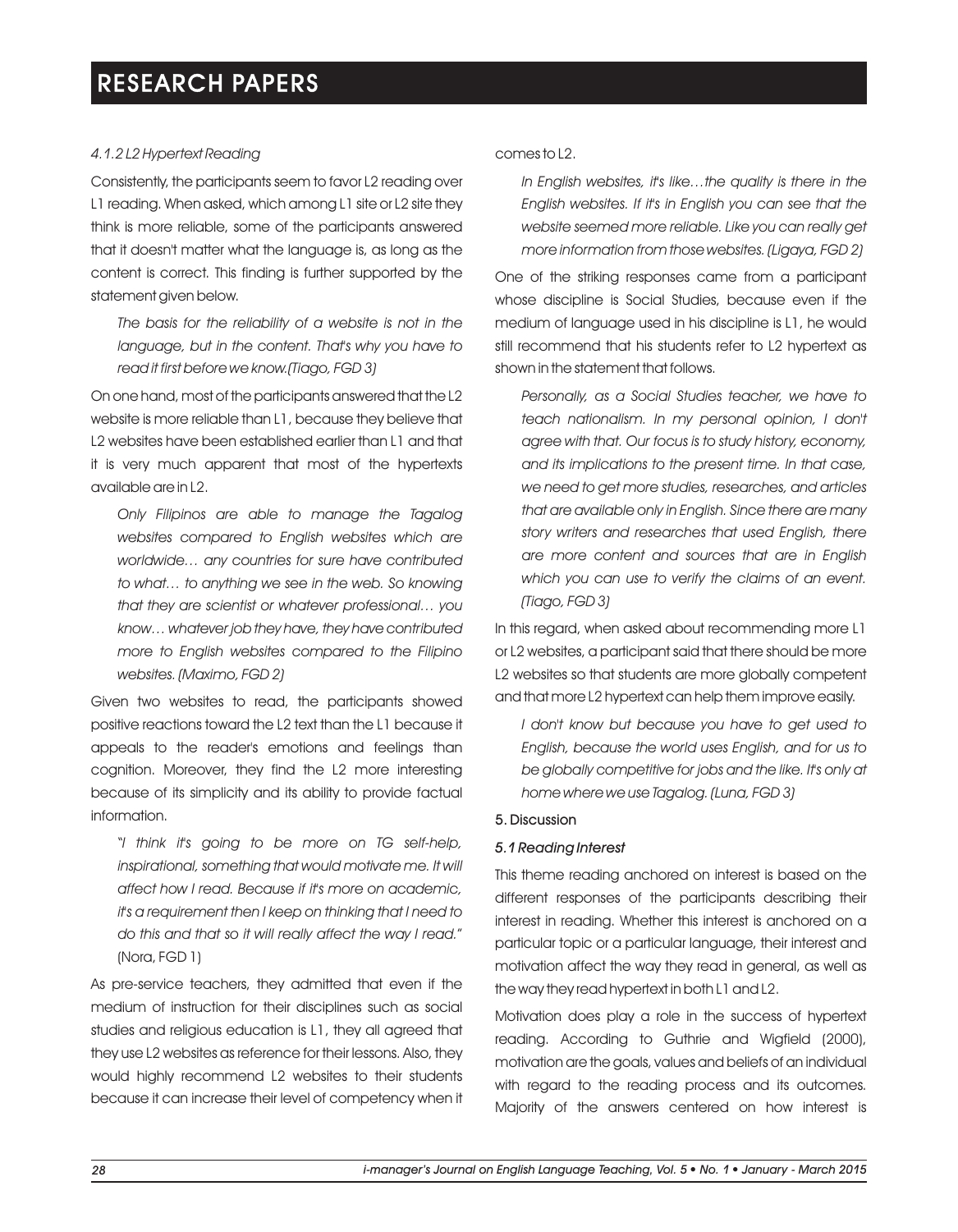important in reading. They all agreed that in reading, the first and vital factor that a reader must have is interest and motivation. Whether it's interest in self-development or current events, it is important that the reader views it positively in order to effectively read hypertext. In addition, their disposition about a particular factor (e.g. language, topic or website), increased their interest in reading and in turn, yielded positive results. Majority of the responses simply showed that readers are interested in reading when they read a material that attracted their attention. Moreover, the length of time they read, and the amount of readings they do are dependent on the hypertext presented to them. Another prevailing concept of motivation present in this study is curiosity. It seems that readers are drawn to build their preferences based on topics they are curious about.

#### *5.2 Reading Exposure*

According to the participants, their beliefs and experiences about hypertext reading in L1 and L2 are based on their exposure to hypertext. Their experiences were scrutinized and were related to specific factors such as availability and reliability. According to the participants, these two factors affected their preference for L1 or L2.

It is problematic that findings yielded somewhat alarming results regarding, how readers view L1 and L2. It seems that readers nowadays prefer to read and comprehend L2 materials than that of L1. Moreover, they expressed lack of confidence when it comes to the use of their L1. Unfortunately, there is dearth in literature explaining why readers, Filipinos to be specific, prefer to read L2 than L1. Even after a focus-group discussion, respondents remained firm in their stance: preferring to read L2over L1 hypertexts. Although there are realizations that Filipino readers prefer L2 over L1 and that there should be more attention given to the development of L1 hypertext, they still remain consistent that L2 is their choice of language for choosing sites that would yield the information they needed. This belief may be caused by years of reinforcement. The participants mentioned that they were raised in a household that encourages, if not imposes the use of L2. It may be assumed that these participants view L2 superior to L1. This result was found contradictory to Krashen's Second Language Acquisition theory which stated that before one can be competent in L2, there must be language competence in L1. Basically, this theory states that if readers lack confidence in their knowledge in L1, then it may follow that they may not be competent in their L2 as well. However, in the case of this research, the participants seem to manifest that they are rather more competent in L2 than in L1.

A problem encountered by the participants is the lack of L1 hypertext materials. The participants' disinterest in L1 hypertexts may be also be attributed to the lack of resources in L1. This is challenging for L1 hypertexts because it seems that the web developers and bloggers have fully developed sites that may be interesting or helpful to Filipino readers. Some of the participants also see this as a problem because they feel that in time, L1 may be totally disregarded in the school systems due to the continuous demand and proliferation of L2 websites. Cummins (2001), strongly advice against the eradication of L1 in the school systems, because in his study on the importance of the mother-tongue in a person's education, he stated that there really is no negative effect if a student learns an L2 with the help of the L1. Meaning, a student will better and easily learn the effective use and application of a new language with the help of the native tongue. Consequently, it is also problematic because majority of websites available and are useful to readers are found in L2. Unfortunately, there is no research available that focused on this very problem. Perhaps, this research can open new doors for future researchers to dwell on.

All the participants agreed that indeed, they use more L2 hypertext materials than L1. Even disciplines such as Social Studies and Religious Education, which use L1 as medium of instruction, still used L2 materials in their references. Moreover, L2 hypertexts were also recommended to their students. This inclination towards L2 is supported by Chavez (2014) in her Huffington Post article which states that the reason why Filipino are more eager to use L2 over L1 is because, they are not only trained to practise the use of L2 inside the classroom, but the environment they move in outside of the classroom suggests the continuous practice of L2. However, some participants see that there should be more attention directed to the improvement of L1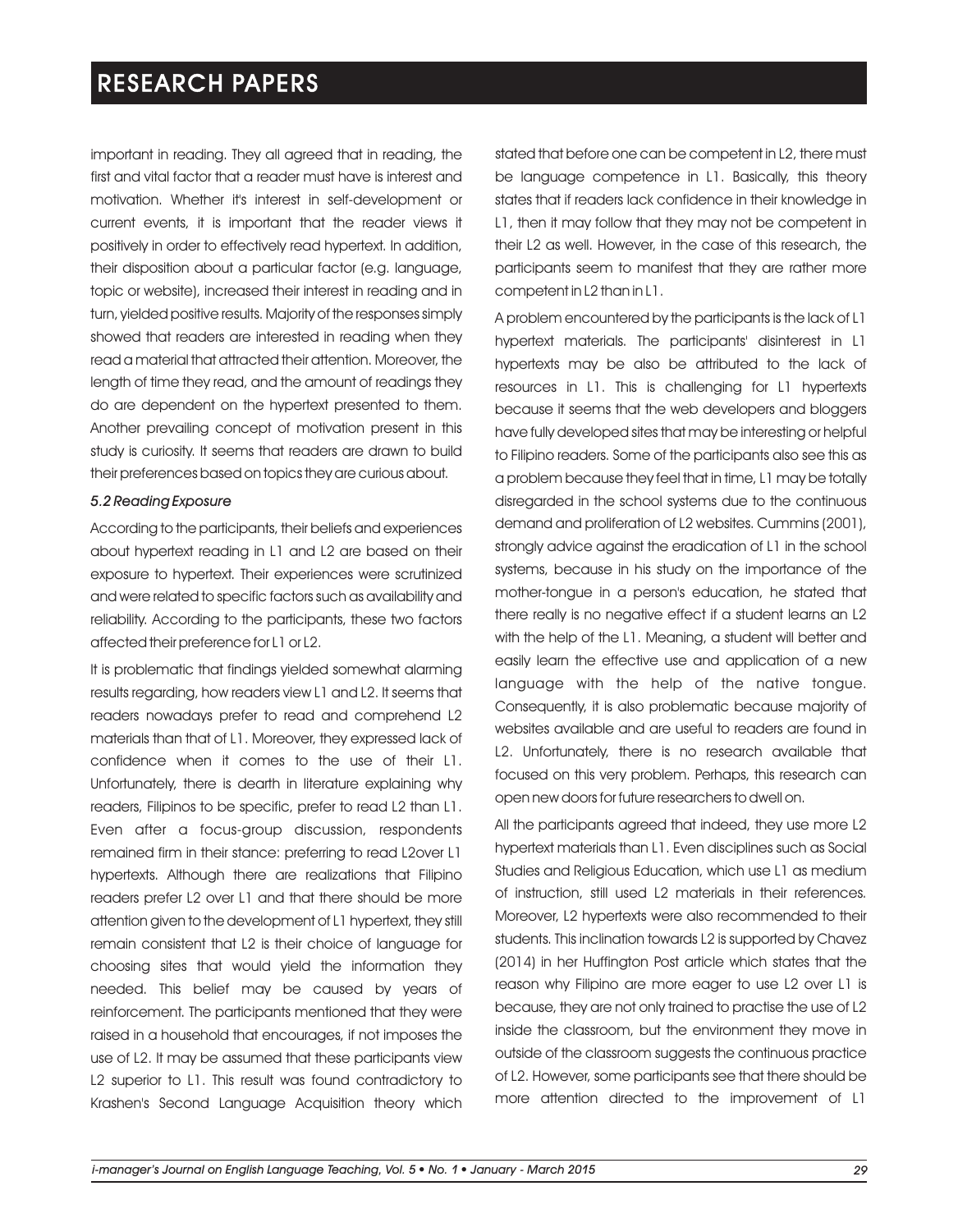hypertext. They suggested that revisions should be made in terms of presentation and content of L1 websites. The participants though are not closing their minds to the possibility that L1 may be used as reference and that someday, they may recommend L1 to their students; but before this happens, the development of hypertexts in L1 and perceptions of students against L1 must change.

### *5.3 Reading Development*

After looking into the participants' interests and the root cause of their beliefs and preferences toward L1 and L2, the reading strategies the participant adapted were determined. An analysis in the reading strategies with hypertext reading in L1 and L2 based on the experiences are presented in this part of the research.

According to Donald Leu's research on IRT, the intended outcome for readers is to basically develop reading strategies that would help them comprehend the web easily, as well as illicit positive experiences with hypertexts. With the growing interest in the development of technology, the purpose of IRT is to help readers adapt to this trend. According to IRT's "new literacies", readers are supposed to be able to evaluate, analyze, and communicate information gathered from online reading.

In this study, the participants are able to develop a strategy or pattern that is similar to how they read printed text. Some of the participants opted to use these patterns in order to adapt the feeling that is similar to reading a book. They said that they prefer reading it from top-to-bottom and left-toright so that they are able to easily understand the text and to minimize distractions. Goldman and Saul (1990) mentioned in their study a pattern adapted by readers when reading hypertexts is linear reading which is basically reading linearly or in one direction at a time; it may be top to bottom or left to right. The particular reading pattern adapted by the participants is what Nielsen (2006) calls the F-pattern. This particular pattern is said to be the commonly used pattern when reading websites. In the F-pattern, the readers start at the top left side of the website, then goes to read horizontally. After reading the entire top part of the website, the reader goes to read from top to bottom. Note that the F-pattern is first thought to be used as a form of scanning. However, as readers continually use it when

dealing with hypertexts, they have adapted this pattern when reading a hypertext in its entirety. Apart from this strategy, the participants are also able to develop more strategies in reading hypertext; for example, they employ scanning for title since there are a number of materials available in the web; also, some use skimming for materials that they are not interested in but are required to accomplish, and lastly, opening of multiple tabs. These tabs are the new feature of hypertexts in order to widen their databases. As the participants' experiences revealed, they utilize reading strategies that they are familiar with which it seems to be working effectively for them. This research suggests, based on the data gathered, that readers' strategies is still highly dependent on the interest and motivation of the reader with regard to topic or language.

### Conclusion

In the study of the experiences of adult readers in reading hypertexts, it was found that their interest in the overall reading process is dependent heavily on the topics given and the language used. Moreover, the strategies they employ are highly dependent on these two factors as well. Through a rigorous three weeks of interviews and focusgroup discussions, the data presented provided proof and contradictions to different existing theories about hypertext reading. In retrospect, readers are generally inclined to exposing themselves in L2 hypertext mainly because L2 materials are easily accessible and are readily available. Furthermore, these accounts are proof that there are factors that affect the way readers perceive and engage themselves in the reading process.

The goal of this research is to determine the similarities and differences in the experiences of readers with L1 and L2 hypertexts. This study generally has impact on Filipino readers; their increasing interest in L2 over L1 hypertext is a problem that should be addressed because, although learning a new language is important to keep up with a globalized and technological society, the L1 should never be neglected and its intellectualization should always be foremost. As mentioned by most respondents, it is important in the preservation of both culture, patriotism, and language.

Moreover, this affects different aspects of the education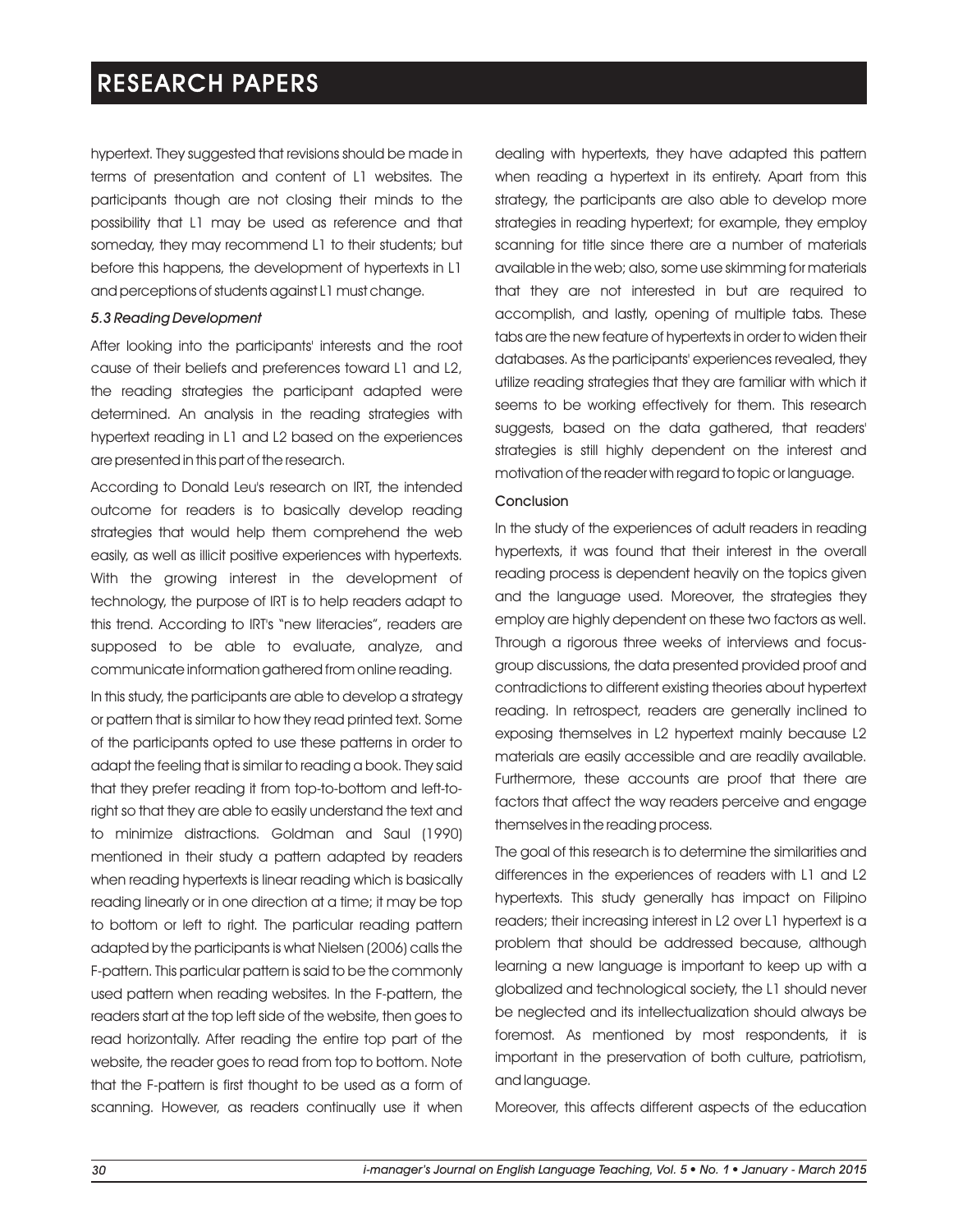system available in the Philippines. With the implementation of the K-12 curriculum, it requires readers to be more inclined into reading L2, however, in principle, as research shows, readers should be more skilled in L1 before they can master L2.

This study is not meant to contradict any existing theory, rather support or provide options for further research. Consequently, it is recommended that future researches should consider the following:

- ·Choice of participants should include other disciplines.
- Demographics of participants should be more varied focusing on a wider range of adults.
- Other websites in L2 and L1 be included.

In line with these recommendations, future studies should delve further into the reasons why there is a huge discrepancy between the perceptions of readers regarding L1 and L2. The need to identify factors that have affected the choices for the language in hypertext reading must be investigated. Lastly, studies should focus more on the solution of the different difficulties which emerged from the different responses and findings of the research.

#### References

[1]. Anderson, J. C. (1984). "Reading in a foreign language: A reading or a language problem? In C. J. Anderson & A. H. Urquhart (Eds.)", *Reading in a foreign language* (pp. 1-24). London: Longman

[2]. Anderson, R. C. (1996). "*Research foundations to support wide reading. In V. Greaney (Ed.), Promoting reading in developing countries: Views on making reading materials accessible to increase literacy levels"*, pp. 55-57. Newark, DE: International Reading Association.

[3]. Angus K. &Greenbaum, J. (2003). "Position statement on rights of adult readers and learners". *Journal of College Reading and Learning,* Vol.33(2), pp.122-130.

[4]. Barfield, A. (1995). "Extensive reading: from graded to authentic text". *Language Learning,* Vol.2(1), pp.32–36.

[5]. Becker, H.S. & Geer, B.(1957). "Participant observation and interviewing: a rejoinder". *Human Organization,* Vol.16, pp 39–40. Reprinted in Filstead (Ed.) 1970, p 150 ff.

[6]. Berg, B. (2001). "*Qualitative research methods for the* 

*social sciences*". Long Beach: California State University.

[7]. Boeree, C. George.(n.d.). "*Qualitative methods workbook*". Shippensburg, PA: Shippensburg University.

[8]. Bossers, B. (1991). "On thresholds, ceilings and shortcircuits: The relation between L1 reading, L2 reading and L2 knowledge". *AILA Review,* Vol.8(1), pp.45-60.

[9]. Burt, M. &Peyton, J. (2003). "Reading and adult English language learners: the role of the first language". *National Center for ESL Literacy Education*.

[10]. Chavez, A. (2014, January 10). "*What Asia can learn from Philippines about English Education*". Retrieved November 16, 2014, from http://www.huffingtonpost.com/ amy-chavez/what-asia-can-learn-from-\_b\_4572991.html

[11]. Chun, D. (2001). "L2 Reading on the web: strategies for accessing information in hypermedia". *Computer-Assisted Language Learning,* Vol.14(5), pp.367-403.

[12]. Cummins, J. (1994). "Knowledge, power, and identity in teaching English as a second language". In Fred Genesee (Ed.), *Educating Second Language Children: The whole child, the whole curriculum, the whole community* (pp.33-58). USA: Cambridge University Press.

[13]. Cummins, J. (2001). "Bilingual children's mother tongue: why is it important for education?", *Sprogforum,*  Vol.7(19), pp.15-20.

[14]. Daniel, J. (2012). "Choosing the type of probability sampling". In Sampling essentials: practical guidelines for making sampling choices, pp.126-127. USA: SAGE Publications, Inc.

[15]. Day, R. &Bamford, J. (1998). "*Extensive reading in the second language classroom*". Cambridge: Cambridge University Press.

[16]. Denzin, N. K. (1978). "*The research act:theoretical introduction to sociological method (2nded.)*". New York: McGraw-Hill.

[17]. DeWalt, K. and DeWalt, B. (2002). "*Participant observation: aguide for fieldworkers*". Walnut Creek, CA: Altamira Press.

[18]. Diamond, T. (1992). "*Making Gray Gold: Narratives of Nursing Home Care*". Chicago: University of Chicago Press.

[19]. Drew, C.J., Hardman, M., &Hosp, J. (2008). "*Designing*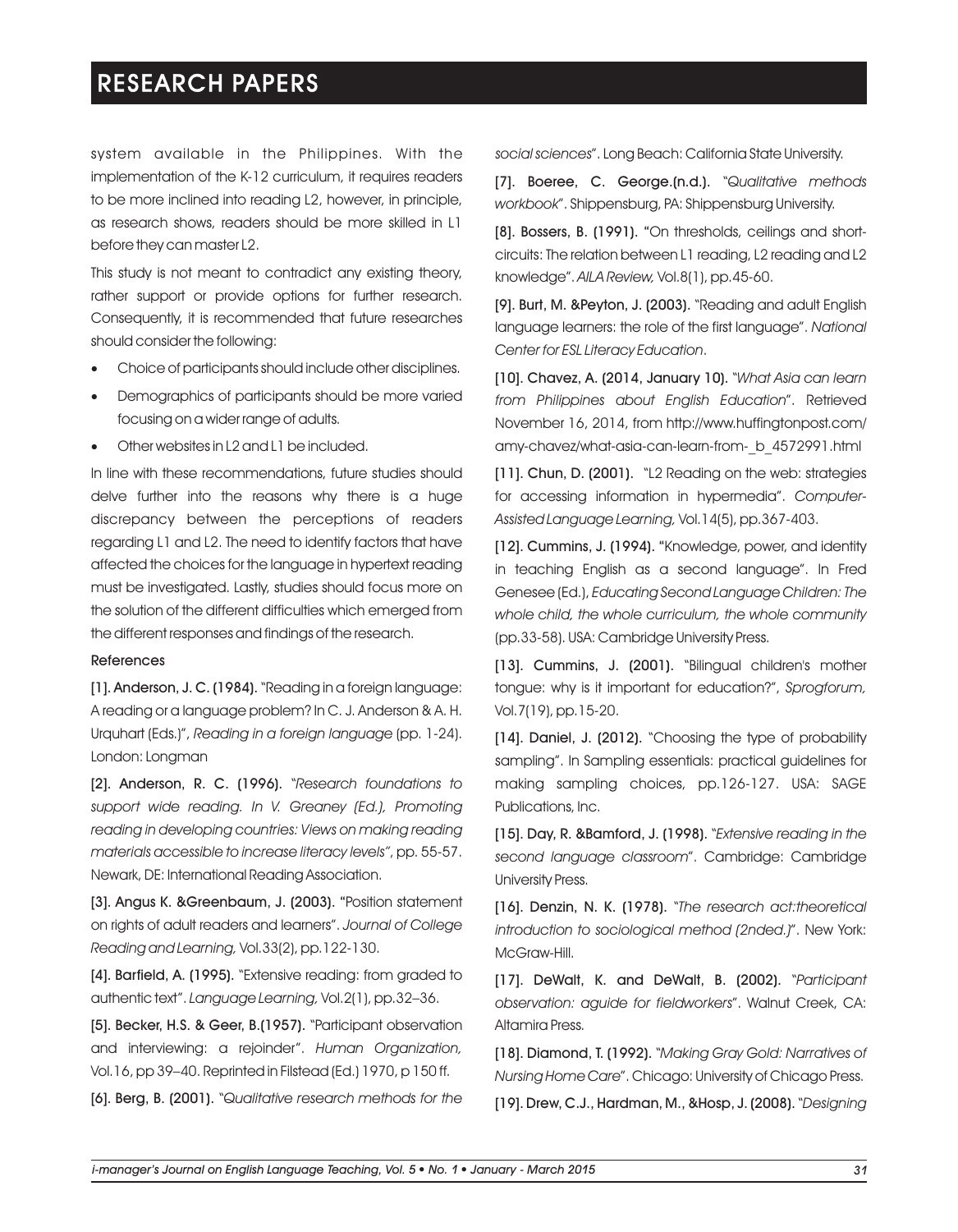*and conducting education research*". Los Angeles, CA: Sage Publications.

[20]. Edmunds,H. (1999). "*The focus group research handbook*". Thousand Oaks, CA: Sage.

[21]. Elley, W. (1996). "Using Book Floods to raise literacy levels in developing countries". InV. Greaney (Ed.), Promoting reading in developing countries: Views on making reading materials accessible to increase literacy levels pp. 148-163. *Newark, DE: International Reading Association.*

[22]. Fedyk, C. (2007). "*Reading and L2 acquisition*". Retrieved from http://www.teyl.org/article5.html in October 2014.

[23]. Frankfort-Nachmias, C, & Nachmias, D. (1996). *Research methods in the Social Sciences* (5th ed). New York: St. Martin's Press.

[24]. Goodman, K. S. (1967). "Reading: apsycholinguistic guessing game"*. Journal of the Reading Specialist,*  Vol.6(1), 126-135.

[25]. Gorden, R L. (1987). *Interviewing* (4th ed). Chicago: DorseyPress.

[26]. Gough, P. B. (1972). "One second of reading". In J. F. Kavanagh & I. G. Mattingly (Eds.), *Language by ear and by eye*, pp. 331-365. Cambridge, MA: MIT Press.

[27]. Greaney, V. (1996). "Promoting reading in developing countries: Views on making reading materials accessible to increase literacy levels". Newark, DE: International Reading Association.

[28]. Guthrie, J. &Wigfield, A. (2000). "Engagement and motivation in reading". *Handbook of Reading Research* (pp. 403-406). Mahwah, NJ: Lawrence Elbaum Associates, Inc, Publishers

[29]. Harashima, M. (2008). "Hypertext literacy: reading strategies and comprehension on the internet". In *Hawaii TESOL working papers*, Vol.6(2), pp.1-13.

[30]. Kawulich, Barbara B. (2005). "Participant observation as a data collection method". Forum Qualitative Sozialforschung / Forum: Qualitative Social Research, Vol.6(2), Art. 43, Retrieved from http://nbn-resolving.de/urn: nbn:de: 0114-fqs0502430in October 2014.

[31]. Kong, A. (2006). "Connections between L1 and L2 Readings: reading strategies used by four Chinese adult readers". The Reading Matrix, Vol.6(2), pp.19-45.

[32]. Krashen, S. (1988). "*Second language acquisition and second language learning*". USA: Prentice-Hall International.

[33]. LaBerge, D., & Samuels, S. J. (1974). "Toward a theory of automatic information processing in reading". *Cognitive Psychology,* Vol.6(1), pp.193-323.

[34]. Lee, S. (2010). "A study of the effects of two reading environments on L2 readers' strategic behaviors toward unknown words". Unpublished dissertation. Ohio State University: Ohio, USA.

[35]. Lee, M. J. &Tedder, C. M. (2003). "The effect of three different computer texts on readers' recall: based on working memory capacity". *Computers in Human Behavior,* Vol.19(1), pp.767-783.

[36]. Lester, S (1999). "An introduction to phenomenological research". Taunton, UK: Stan Lester Developments

[37]. Leu,D.J., Jr., Kinzer, C.K., Coiro, J., &Cammack, D. (2004). *Towards a theory of new literacies emerging from the Internet and other ICT*.In R.B. Ruddell& N. Unrau (Eds.), Theoretical models and processes of reading (5th Edition). Newark, DE: International Reading Association.

[38]. Maximum, A. (2014). "*The Philippines: areading people. Retrieved from Hubpages:* http://maximuma". hubpages.com/hub/The-Philippines-A-Reading-People

[39]. Miall, D.,& Dobson, T. (2001). "Reading hypertext and the experience of literature"*. Journal of Digital Information,*  Vol.2(1).

[40]. Naumann, J., Richter, T., Christmann, U., &Groeben, N. (2008). "Working memory capacity and reading skill moderate the effectiveness of strategy trainings in learning from hypertext". *Learning and Individual Differences,*  Vol.18(1),pp.197-213.

[41]. Nielsen, J. (2006). "*F-shaped pattern for reading web content*". Retrieved from http://www.nngroup.com/articles/ f-shaped-pattern-reading-web-content/ in September 2014.

[42]. Nieswiaciarny, R M. (1993). *Foundations of nursing*  research (2<sup>nd</sup>ed). Norwalk, cr. Appleton dLange.N.p.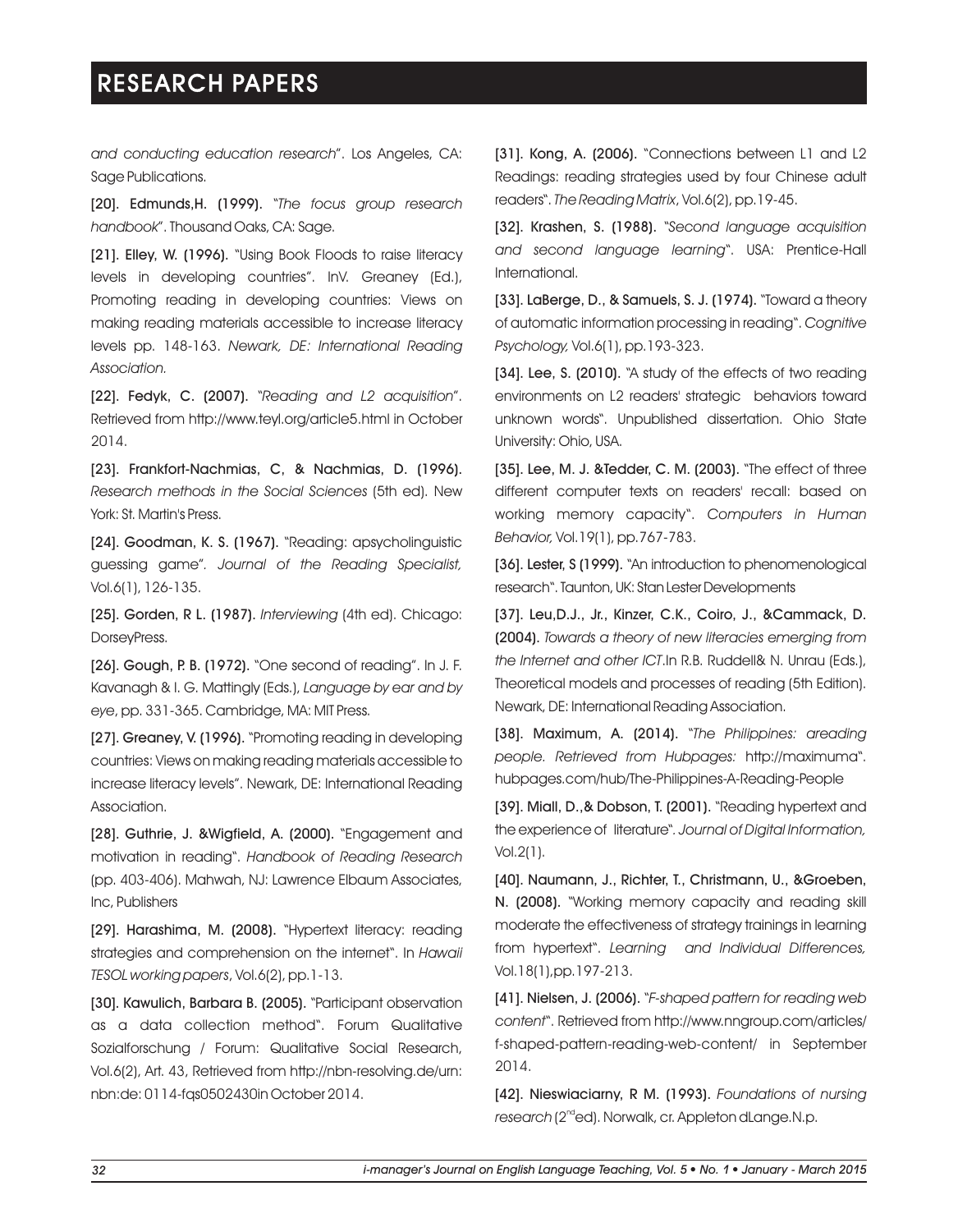[43]. Opfermann, M., Gerjets, P., &Scheiter, K. (2006). "How does hypermedia support learning? The role of different representational formats and varying levels of learner control for the applicability of multimedia design principles". In L. Markauskaite, P. Goodyear, & P. Reimann (Eds.), *The 23rd Annual Conference of the Australian Society for Computers in Learning in Tertiary Education: Who's Learning? Whose Technology*? pp. 615-622. Sydney: Sydney University Press.

[44]. Palinscar, A. S. & Brown, A. L. (1984). "Reciprocal teaching of comprehension-fostering and comprehensionmonitoring activities". *Cognition and Instruction*, Vol.1, pp.117-175.

[45]. Parlangeli, O., Marchigiani, E., Bagnara, S. (1999). "Multimedia systems in distance education: effects of usability on learning"*. Interacting with computers,* Vol.12 (1), pp.37-49.

[46]. Patterson, N. G. (1999). "Making connections: hypertext and research in a middle school classroom". *English Journal,* Urbana.

[47]. Pepito, D. (2005). "*8 out of 10 Filipinos functionally literate. TODAY newspaper*". Retrieved in October 2014 from http://teachersdigest.wikispaces.com/How+Many+ Can+Read%3F.

[48]. Polkinghorne, D. (2005). "Language and meaning: data collection in qualitative research". *Journal of Counseling Psychology,* Vol.52(2), pp.137-145.

[49]. Purves, A. (1998). "Files in the web of hypertext". In Reinking, D., McKenna, C. M., Labbo, D. L., & Kieffer, D. R. (Eds.),Handbook of literacy and the technology: Transformations in a post-typographic world (pp. 235-251).

USA: Lawrence Erlbaum Associates, Inc.

[50]. Rubio, H.,& Rubin, I. S. (1995). *Qualitative* " *interviewing: the art of hearing data*". Thousand Oaks, CA: Sage.

[51]. Rumelhart, D. E. (1977). "Toward an interactive model for reading". In W. Otto (Ed.), Reading problems. Boston, MA:Addison-Wesley.

[52]. Salmerón, L., Cañas, J.J., Kintsch, W., &Fajardo, I. (2005). "Reading strategies and hypertext comprehension". *Discourse Processes, Vol. 40(3), pp.* 171 - 191.

[53]. Son, J.-B. (1998). "Understanding hypertext: a discussion for TEFL". *English Teaching,* Vol.53 (3), pp.113- 124.

[54]. Sotelo, Y. (2012). "*Catching the reading fever. Philippine Daily Inquirer*". Retrieved in October 2014 from. http://newsinfo.inquirer.net/inquirerheadlines/learning/view /20100228-255883/Catching-the-reading-fever.

[55]. Srivastava, P. and S. Gray.(2012). "Computer-based and paper-based reading comprehension in adolescents with typical language development and languagelearning disabilities". *Language, Speech, and Hearing Services in Schools,* Vol.43(1), pp.424-437.

[56]. Schwandt, T. A. (2001). *Qualitative inquiry: A*  dictionary of terms (2<sup>nd</sup> ed.). Thousand Oaks, CA: Sage.

[57]. Schutt, R. (2009). *The practice of research and social*  work (2<sup>nd</sup>ed.). USA: Sage Publications Inc.

[58]. Tseng, M. (2010). "Factors that influence online reading: an investigation into EFL students' perceptions". *The Reading Matrix,* Vol.10(1), pp.96-105.